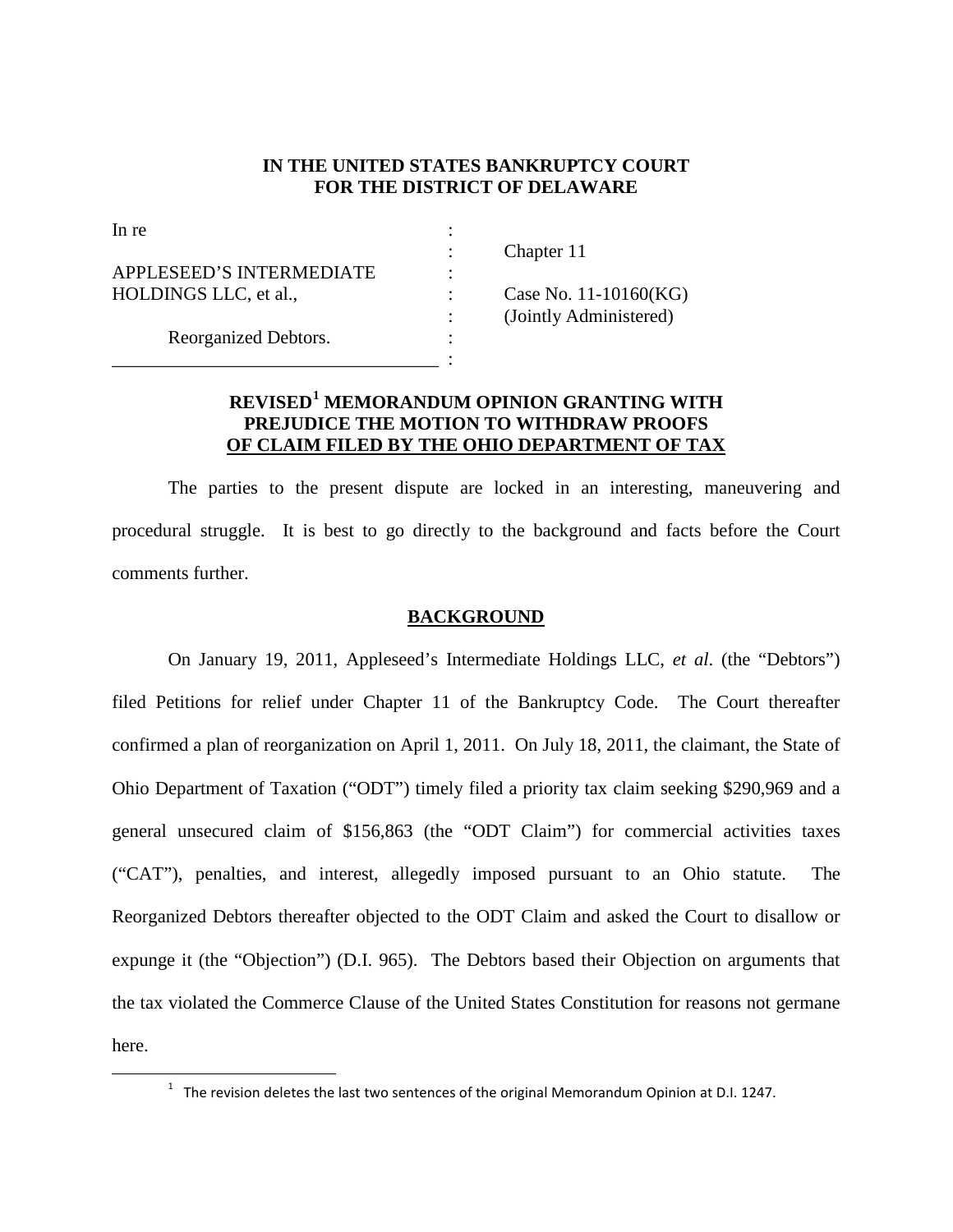When the Debtors sought a prompt disposition of the ODT Claim, ODT began motion practice before the District Court, delaying a determination of the validity of the ODT Claim. ODT filed a Motion to Dismiss or Abstain in the District Court. The Debtors moved for judgment on the pleadings. By Order dated April 6, 2012, the District Court referred the case back to this Court to manage discovery and ascertain the genuine issues of material fact before scheduling the matter for trial in the District Court. The District Court denied ODT's Motion to Reconsider the Order.

ODT now seeks to withdraw the ODT Claim with prejudice on the principal grounds that the Department has cancelled the tax assessment, rendering the claim unenforceable under 11 U.S.C. § 502(b) (the "Motion to Withdraw") (D.I. 1200). The Debtors promptly filed their response opposing withdrawal unless they "will not have to incur in the future the expense and the burden they have already incurred to litigate" the legal issues implicated by the ODT Claim and providing a proposed form of order permitting ODT to withdraw the ODT Claim (the "Proposed Order") (D.I. 1203). At the October 11, 2012 status conference, the parties disagreed as to the appropriate language and scope of the Proposed Order. At the Court's request, the parties submitted letter memoranda briefing three provisions of the Proposed Order, of which only two remain in dispute (D. I. 1214, 1218, 1219, 1220).<sup>2</sup>

The parties focus their arguments on paragraph 8 of the Debtors' Proposed Order:

The Department shall not issue any CAT assessments against any of the Reorganized Debtors, and shall withdraw any CAT assessments against any of the Reorganized Debtors, either individually or in any combination as a "Combined Group," for any period prior to or after the filing of the petition, based on the

 $\overline{\phantom{0}}$ 

 $2$  The Debtors' letter memorandum dated October 19, 2012, indicates that, under the circumstances, the Debtors have no objection to removal of the third provision finding that "the legal and factual bases set forth in the Objection and Motion establish just cause for the relief granted herein; and any objections to the requested relief [have] been withdrawn or overruled on the merits." Proposed Order 2. In any event, the Court will omit the language in question from the Proposed Order for the reasons discussed below.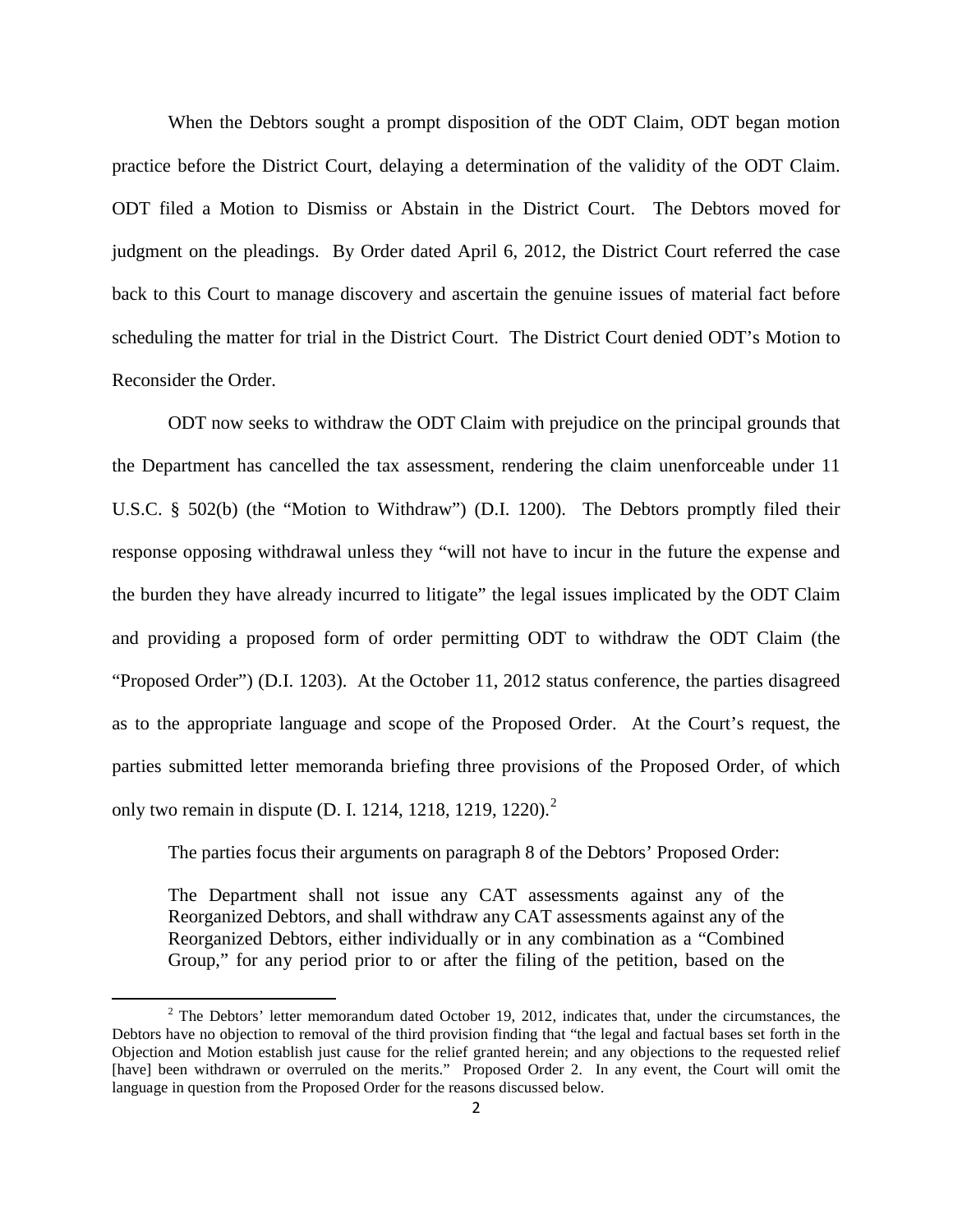argument, advanced as a basis for the assessments and Proofs of Claim in this matter, that the Reorganized Debtor has "bright line presence" pursuant to Ohio Rev. Code 5751.01(I)(3).

Proposed Order ¶ 8. The Debtors argue that this language is consistent with the relief sought in the Objection and resolves the sole legal issue presented. In response, ODT denies that the matter is ripe for decision and raises a host of constitutional, jurisdictional, and procedural concerns with what it describes as an injunction on prospective post-petition assessment liability. In short, the parties disagree as to the appropriate scope and preclusive effect of an order permitting the voluntary withdrawal of the ODT claim.

The second dispute concerns proposed language in the recitals describing "the relief requested" in the Debtors' Objection as a "core proceeding pursuant to 28 U.S.C. § 157(b)(2)(B)." Proposed Order 1-2. The Debtors argue that this proceeding is properly characterized as core under that provision because it concerns the allowance or disallowance of claims against the estate, and their Objection to the ODT claim triggered the Court's obligation to allow or disallow it under 11 U.S.C.  $\S$  502(b)(1). ODT asserts that the proceeding is non-core to the extent it requires the Court to decide the constitutionality of the CAT. According to ODT, the proposed language of paragraph 8 improperly precludes prospective CAT assessment on the Debtors, operates as a substantive ruling on the constitutional question, and renders this proceeding non-core.

For the reasons that follow, the Court will grant ODT's Motion to Withdraw. The order will not provide for issue preclusion pursuant to the proposed paragraph 8 or the alternative language submitted in the Debtors' letter memorandum, dated October 19, 2012. The Court cannot condition withdrawal of the ODT Claim on language directly or indirectly precluding ODT from assessing future CAT taxes on the Debtors. Absent full litigation of the Debtors'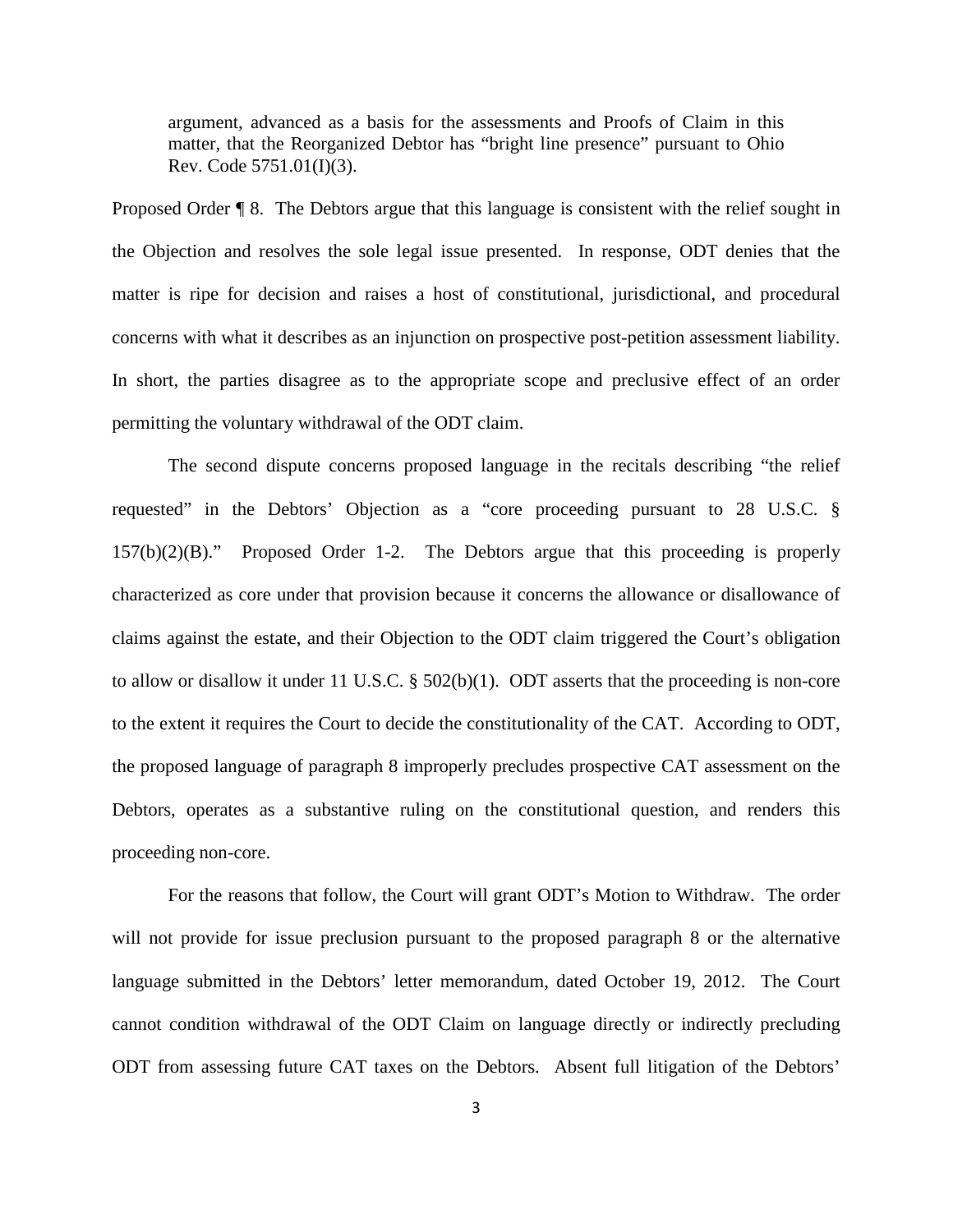constitutional challenge, the Court is not prepared to issue a procedural order that operates as a substantive ruling. Future assessments of CAT liability must stand or fall on their own merits.

Further, while the Court agrees that this proceeding is core under § 157, the order will not include language characterizing it as a substantive ruling that grants the relief requested in the Objection. The Court does not reach the question of the constitutionality of the Ohio CAT and makes no comment on that issue. The order operates as a procedural grant of ODT's Motion to Withdraw with prejudice. Accordingly, the order does not address, and need not refer to, the relief requested in the Objection.

#### **JURISDICTION**

The Court has jurisdiction over this proceeding pursuant to 28 U.S.C. §§ 157 and 1334(b). As discussed in greater detail below, this is a core proceeding under 28 U.S.C. § 157(b)(2). Venue is proper pursuant to 28 U.S.C. § 1409. The predicate for the relief requested herein is Federal Rule of Bankruptcy 3006.

#### **DISCUSSION**

#### *Voluntary Withdrawal of a Proof of Claim under Bankruptcy Rule 3006*

Voluntary withdrawal of a proof of claim is governed by Federal Rule of Bankruptcy Procedure 3006. The rule provides in relevant part:

A creditor may withdraw a claim as of right by filing a notice of withdrawal, except as provided in this rule. If after a creditor has filed a proof of claim an objection is filed thereto or a complaint is filed against that creditor in an adversary proceeding, or the creditor has accepted or rejected the plan or otherwise has participated significantly in the case, the creditor may not withdraw the claim except on order of the court after a hearing....The order of the court shall contain such terms and conditions as the court deems proper.

Fed. R. Bankr. P. 3006. Bankruptcy courts look to Federal Rule of Civil Procedure 41 for guidance in deciding whether to permit withdrawal. *See In re Kaiser Group Intern., Inc.*, 272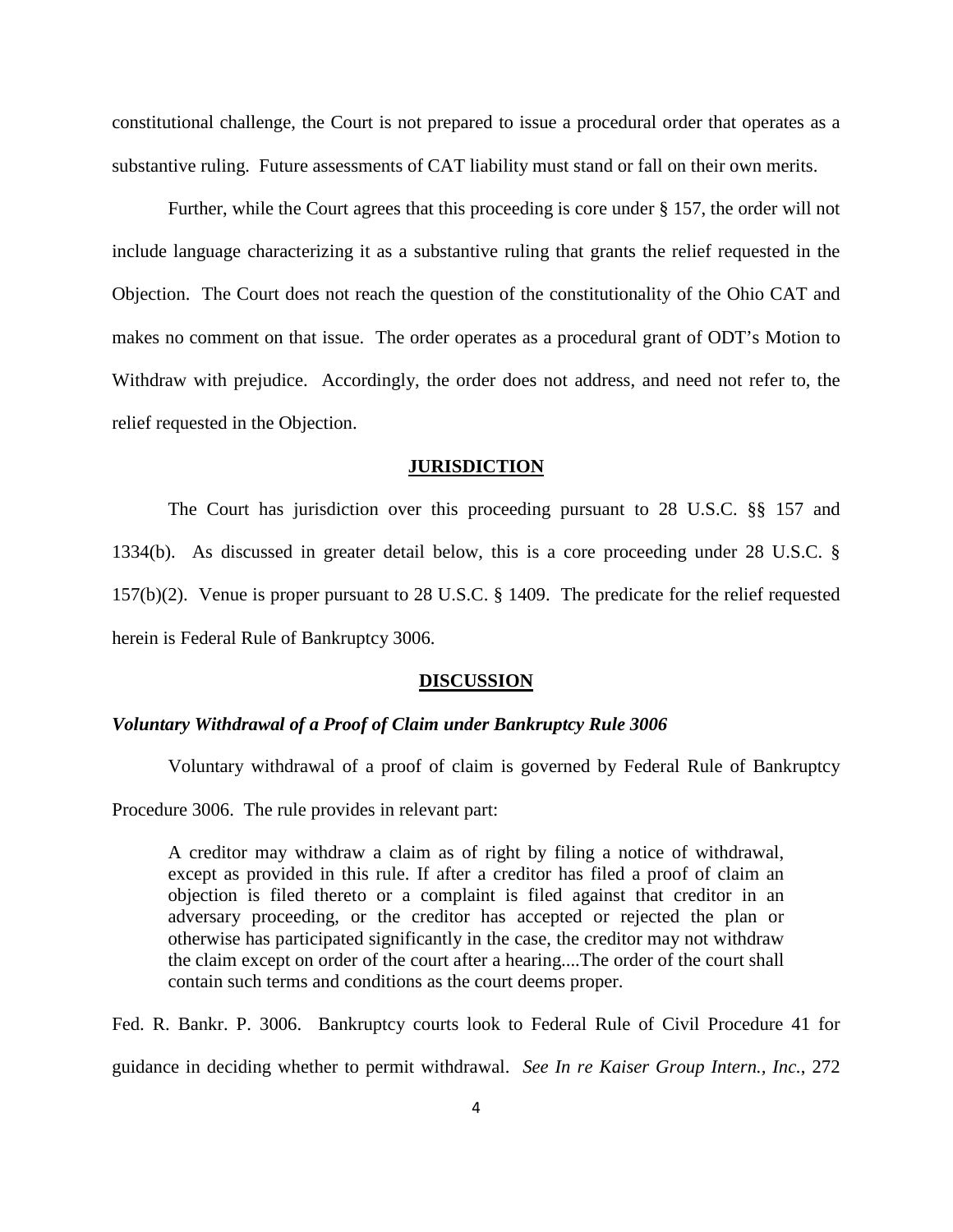B.R. 852, 855 (Bankr. D. Del. 2002) ("[T]he same considerations used by courts analyzing voluntary dismissal under Federal Rule 41 should be used in determining the question of withdrawal under Bankruptcy Rule 3006."). Courts have "broad equitable discretion" in this analysis under Rule 41. *Pontenberg v. Boston Scientific Corp.*, 252 F.3d 1253, 1255-56 (11th Cir. 2001).

The chief inquiry is whether the debtor will suffer some legal prejudice if the claim is withdrawn. *See In re Lowenschuss*, 67 F.3d 1394, 1399 (9th Cir. 1995) (upholding reversal of Nevada Bankruptcy Court's denial of request for conditional withdrawal due to the Bankruptcy Court's failure to properly consider prejudice to the parties resulting from such withdrawal); *see also Kaiser,* 272 B.R. at 855-56. Legal prejudice implicates the "rights and defenses available to the defendant in future litigation." *Id.* at 855 (citing *Westlands Water Dist. v. U.S.*, 100 F.3d 94, 97 (9th Cir. 1996) (defining legal prejudice as "prejudice to some legal interest, legal claim or legal argument")). "Legal prejudice is not satisfied by the inconvenience of facing a second lawsuit, loss of choice of forum, loss of a tactical advantage, and dismissal at an early stage of the proceeding." *In re County of Orange*, 203 B.R. 977, 982 (Bankr. C. D. Cal. 1996) (citing *Hamilton v. Firestone Tire & Rubber Co., Inc.*, 679 F.2d 143, 145 (9th Cir. 1982); T*empleton v. Nedlloyd Lines*, 901 F.2d 1273, 1275–76 (5th Cir. 1990); *Westlands Water Dist. v. Patterson*, 900 F. Supp. 1304, 1311 (E.D. Cal. 1995)); *see also Lowenschuss*, 67 F.3d at 1399-1400 (noting that mere prospect of a second lawsuit does not constitute "plain prejudice" sufficient to deny dismissal of a claim). The burden is on the party opposing withdrawal of the claim to show actual prejudice that would result from permitting withdrawal. *See Kaiser*, 272 B.R. at 856; *In re County of Orange*, 203 B.R. at 982.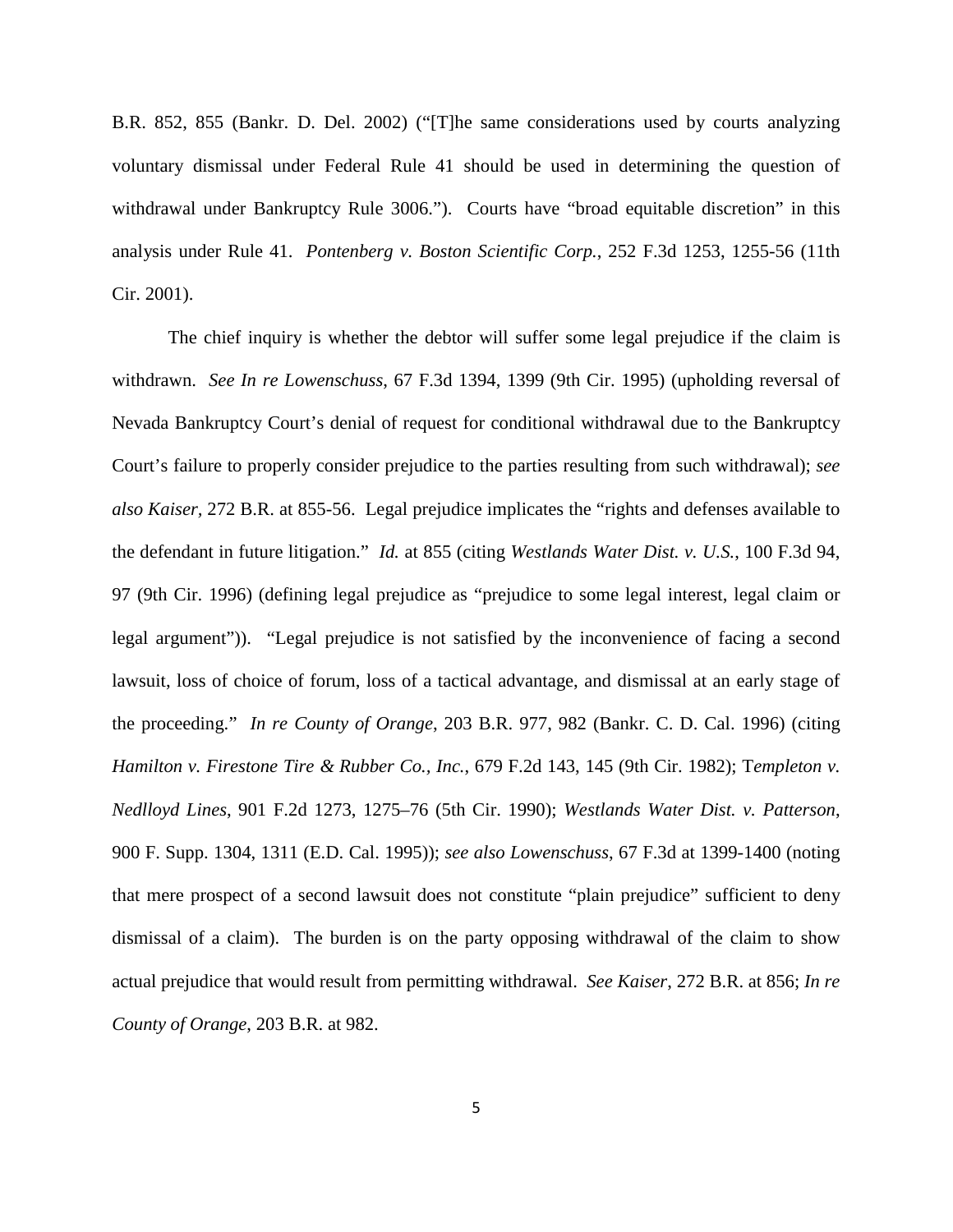In deciding a motion to withdraw a proof of claim, courts may also consider factors such as "diligence in pursuing withdrawal of the claim, undue vexatiousness, the extent the [claim] has 'progressed,' duplication of litigation expense, explanation of the need to withdraw, delay in prosecution of the [claim], prejudice to others and the importance of the claim to the reorganization effort." 9 Collier on Bankruptcy ¶ 3006.01 (Alan N. Resnick & Henry J. Sommer, eds., 16th ed. 2011); *see also in re Varona*, 388 B. R. 705, 727 (Bankr. E. D. Va. 2008) (reciting non-exhaustive list of Rule 41 factors relevant in deciding motion to withdraw a proof of claim, including "the defendant's effort and expense in preparing for trial" and "whether a dispositive motion is pending"). The analysis is necessarily unique in each case. *Id.*

### *Conditions to Voluntary Withdrawal of a Claim under Bankruptcy Rule 3006*

 $\overline{\phantom{0}}$ 

An order granting withdrawal may include "such terms and conditions as the court deems proper." Fed. R. Bankr. P. 3006. "[C]ourts have generally limited the conditions as necessary to alleviate actual prejudice or harm to the opposing party." *Kaiser*, 272 B.R. at 856 (citing *Am. Nat'l Bank & Trust Co. of Sapulpa v. Bic Corp.*, 931 F.2d 1411, 1412 (10th Cir. 1991); *Templeton v. Nedlloyd Lines*, 901 F.2d 1273, 1274 (5th Cir. 1990)). Such conditions to withdrawal may include providing for res judicata effect<sup>3</sup> based on the parties' intent in withdrawing the claim. *See Quincy Mall, Inc. v. Parisian, Inc.*, 117 F. Supp. 2d 784, 787-88 (C.D. Ill. 2000) (finding that parties' intent in withdrawing fully litigated bankruptcy claim

<sup>&</sup>lt;sup>3</sup> Res judicata, also known as claim preclusion, applies in bankruptcy where a contested matter or adversary proceeding "provided the opportunity to litigate a given claim." *In re Nat'l Indus. Chem. Co.*, 237 B.R. 437, 441 (Bankr. N.D. Ill. 1999). The elements of claim preclusion are (1) identity of the causes of action, (2) identify of the parties, and (3) a final judgment on merits. *Selkridge v. United of Omaha Life Ins. Co.*, 360 F.3d 155, 172 (3d Cir. 2004). Disposition short of trial may be "on the merits" for claim preclusion purposes even though the validity of some theories of liability, claims for relief, and defenses of the parties remain undetermined. 8 Moore's Federal Practice § 131.30(3)(a) (Matthew Bender 3d ed.). The elements of collateral estoppel, also known as issue preclusion, are (1) the identical issue was previously adjudicated; (2) the issue was actually litigated; (3) the determination was necessary to the decision; and (4) adequate representation of the precluded party. *Jean Alexander Cosmetics, Inc. v. L'Oreal USA, Inc.*, 458 F.3d 244, 249 (3d Cir. 2006).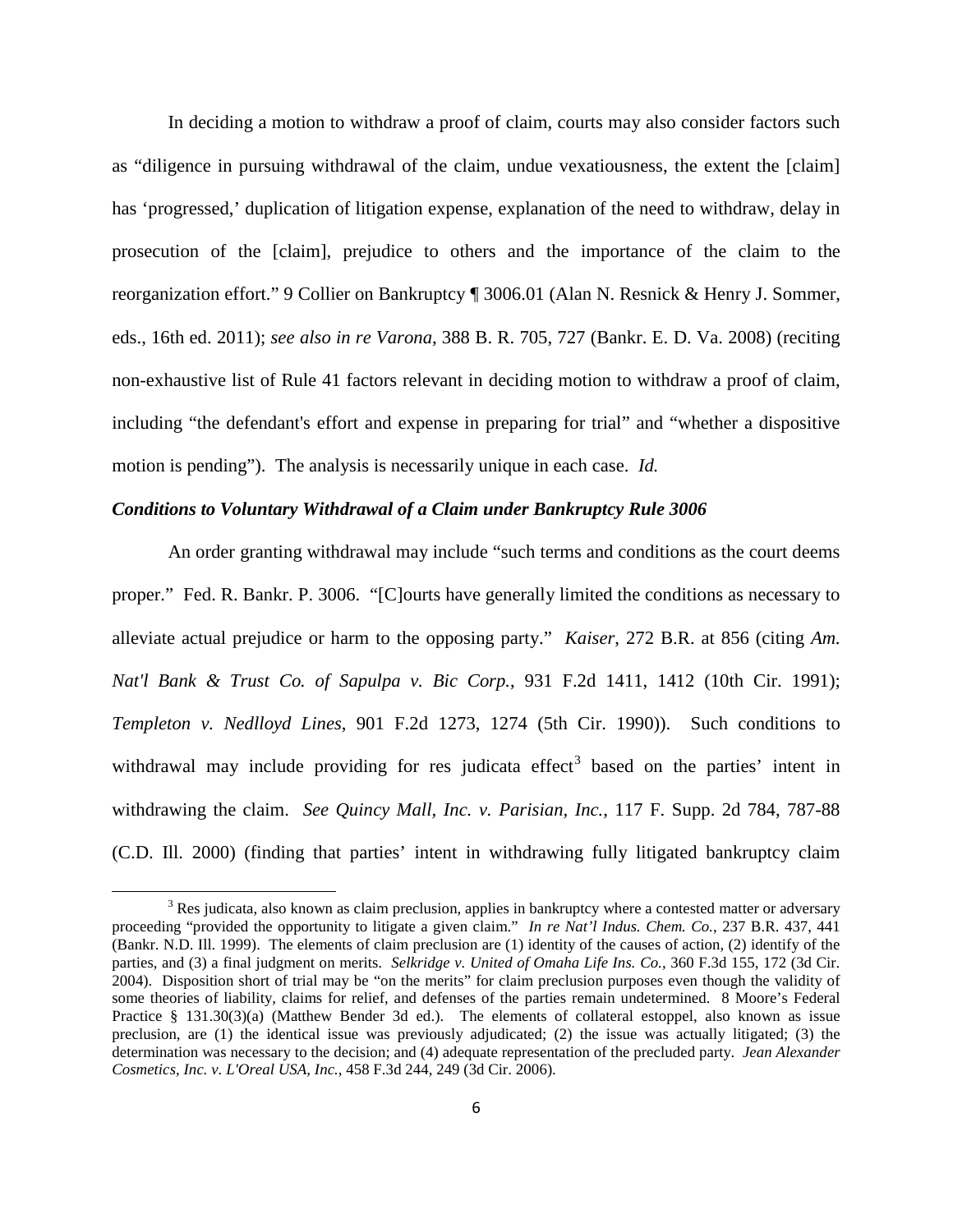collaterally estopped claimant from raising identical issues in new claims); *see also Klingman v. Levinson*, 831 F.2d 1292, 1296 (7th Cir. 1987) (finding issue preclusion applicable based on the parties' intent in entering a consent decree).

### *Permitting Withdrawal of the ODT Claim Will Not Legally Prejudice the Debtors*

The first issue is whether the Court should permit withdrawal of the ODT claim under Rule 3006. The touchstone is legal prejudice. ODT, seeking to withdraw *with prejudice*, argues that withdrawal will not prejudice the Debtors because ODT cannot reassert the CAT assessments at issue: the claim bar date has passed, the Reorganization Plan enjoins future collection of such claims, and the claims are unenforceable (and would presumptively be disallowed) under 11 U.S.C. § 502(b)(1)) because ODT cancelled the assessments. The Debtors do not dispute that withdrawal with prejudice will remove any prospect of liability for the ODT Claim or future claims asserting the same underlying tax liability. As an initial matter, the Court finds that withdrawal of ODT Claim will not legally prejudice the Debtors.

## *The Court Will Not Condition Withdrawal of the Claim on Issue Preclusion of the Constitutional Question Raised in the Debtors' Objection*

The Debtors ask the Court to condition withdrawal on language providing for issue preclusion. Paragraph 8 of the Proposed Order would prohibit ODT from issuing "any CAT assessments against any of the Reorganized Debtors…for any period prior to or after the filing of the petition, based on the argument, advanced as a basis for the assessments and Proofs of Claim in this matter, that the Reorganized Debtor has "bright line presence" pursuant to Ohio Rev. Code 5751.01(I)(3)." This exercise of the Court's discretion under Rule 3006 is warranted, the Debtors argue, because withdrawal of the ODT Claim with prejudice is consistent with issue preclusion concerning their constitutional claims. In support, the Debtors cite to claim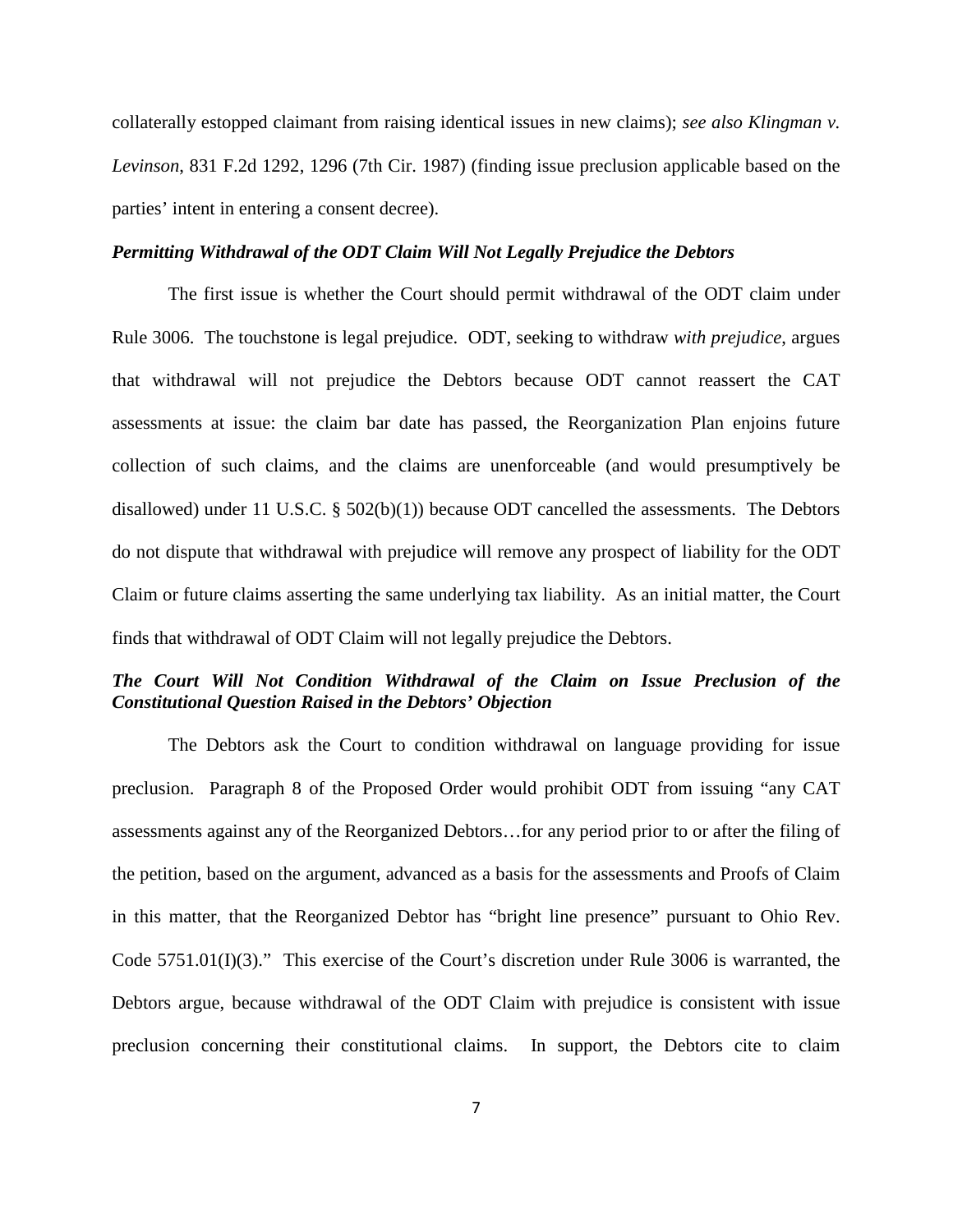withdrawal cases providing for or recognizing issue preclusion. The Debtors also point to the significant legal costs and delay caused by ODT's protracted motion practice challenging federal jurisdiction and its last-minute Motion to Withdraw just prior to a hearing on the substantive issue raised in the Debtors' Objection.

For the reasons discussed below, the Court finds these arguments unpersuasive. First, at least one requirement of issue preclusion is absent. The Court has not found any cases demonstrating that issue preclusion is appropriate here. Second, providing for issue preclusion raises serious constitutional and jurisdictional concerns. ODT's delay in withdrawing the claim cannot overcome these concerns or justify ignoring them.

### *The Court is Not Satisfied that the Issue has been Actually Litigated for Preclusion Purposes*

Inclusion of paragraph 8 in the Proposed Order would inappropriately condition withdrawal of the ODT Claim on preclusion of the constitutional issue raised in the Debtors' Objection. At least one element of issue preclusion is absent: actual litigation of the issue.<sup>4</sup> After over a year spent litigating jurisdictional matters, the parties have not commenced discovery on the substantive merits of the Debtors' "as applied" challenge to the constitutionality of the Ohio tax. Absent discovery on, *inter alia*, the Debtors' activities and contacts in Ohio, ODT has not had the opportunity to color the prospective legal arguments available to defend against the Debtors' as-applied challenge. The Court has not heard oral argument on the merits

 $\overline{\phantom{0}}$ 

<sup>&</sup>lt;sup>4</sup> The Court acknowledges that discussion of res judicata and collateral estoppel is generally the function of a later court considering some earlier disposition of claims or issues. Nevertheless, consideration of the appropriate scope of the Proposed Order is aided by application of these doctrines. The Court's discussion here reaches only the "fully litigated" element of collateral estoppel.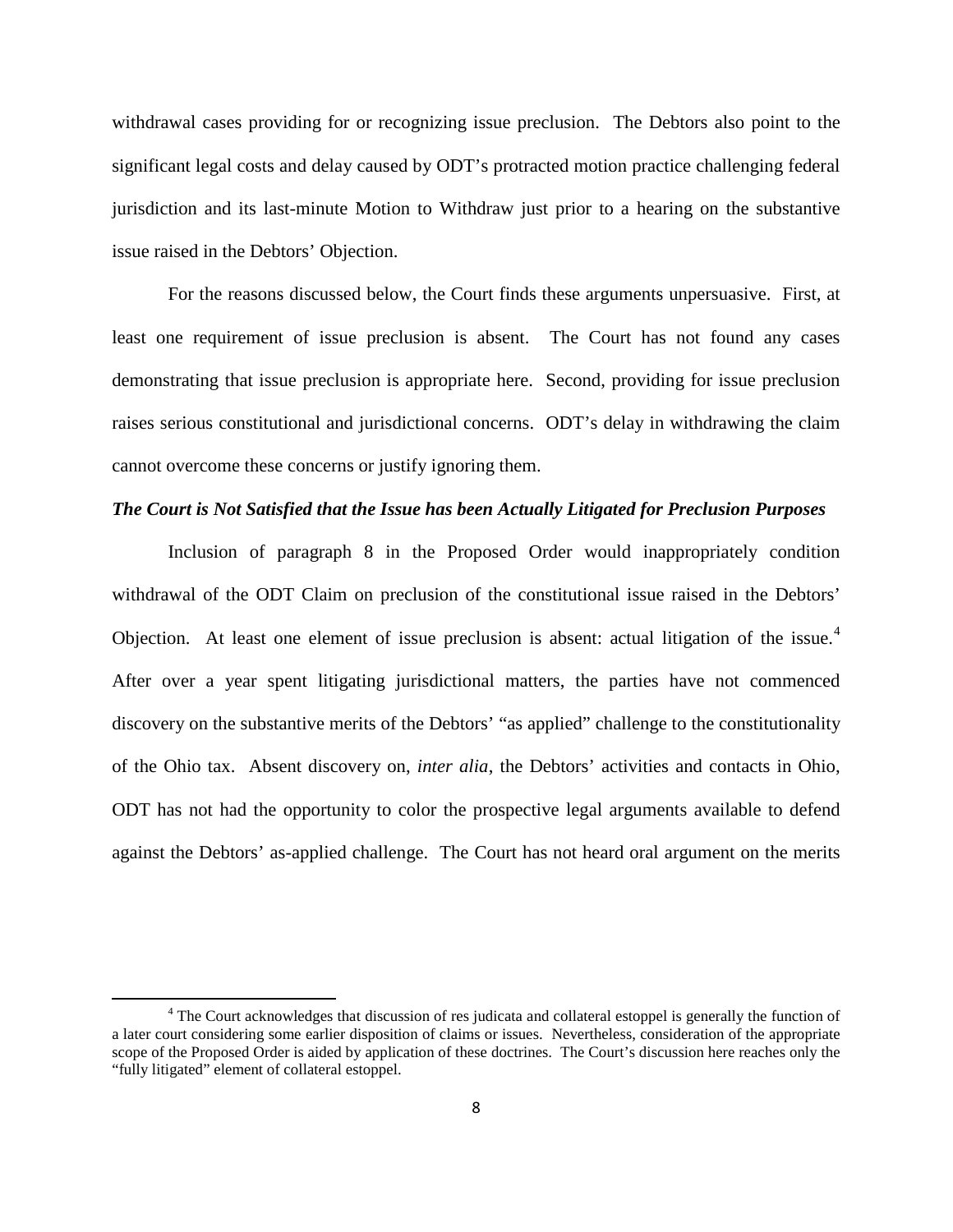or issued findings, preliminary or otherwise. Thus, the Court finds that the issue has not been actually litigated.<sup>5</sup>

Moreover, the relevant claim withdrawal cases reviewed by the Court do not show that issue preclusion is appropriate here. The Debtors' argument relies on a materially distinguishable case. In *Quincy Mall*, the district court considered the preclusive effect of a consent judgment to dismissal of a proof of claim with prejudice. *See Quincy Mall, Inc. v. Parisian, Inc.*, 117 F. Supp. 2d 784, 787-88 (C.D. Ill. 2000). The bankruptcy court had conditioned withdrawal based on the claimant's statement that withdrawal was "the same resolution as if the claim had been litigated and found in [the debtor's] favor." *Id*. at 788. The district court found that issue preclusion applied because the parties "could have reasonably foreseen that the Bankruptcy Court's order would have conclusive effect" and "all triable issues, including damages, were fully litigated before the Bankruptcy Court for collateral estoppel purposes." *Id.* Here, ODT has similarly represented that withdrawal with prejudice "will accomplish the very same result sought through the Objection," but no discovery has taken place and the parties dispute the appropriate preclusive effect of withdrawing the ODT Claim. *Quincy Mall* recognized issue preclusion under materially different circumstances.

By comparison, under more analogous circumstances, the bankruptcy court in *In re Einstein/Noah Bagel* declined to condition withdrawal on issue preclusion. *See In re Einstein/Noah Bagel Corp.* 257 B.R. 499, 510-11 (Bankr. D. Ariz. 2000). The court rejected a request for an order precluding the claimant from asserting claims arising out of the same legal

l

<sup>&</sup>lt;sup>5</sup> The Debtors assert that the actual litigation prong of issue preclusion is met because the Objection raised a sole issue of constitutional law, the Debtors conceded the facts as alleged by ODT, and dispositive motions on the issue are pending. But ODT vigorously disputes that the matter is ripe for decision absent discovery. The parties' arguments and defenses may evolve as facts are ascertained. Moreover, ODT's litigation efforts have focused almost entirely on issues of federal jurisdiction, not the substantive merits of the ODT Claim.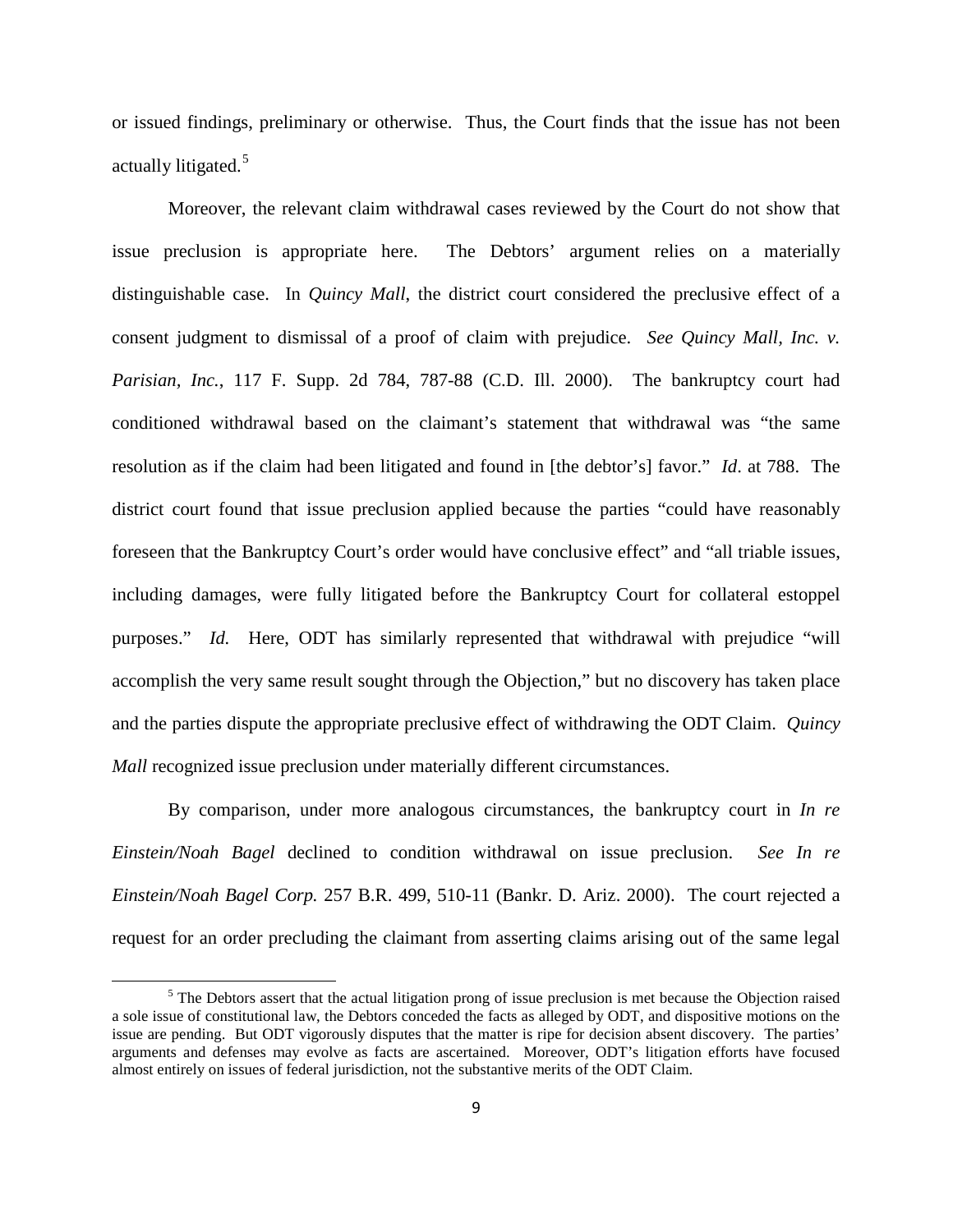issues against non-debtor parties. *Id.* The court explained that the "issue was never actually litigated….No discovery has occurred and no findings, preliminary or otherwise, have been made." Thus, the court concluded, "[a]ny future ramifications of any future claims against nondebtors are better dealt with in a concrete rather than hypothetical context." *Id.* at 511. As here, the court faced the question of issue preclusion, absent actual litigation of the issue, of hypothetical future claims likely to raise different operative facts. *Quincy Mall* and *Einstein* are consistent with the basic requirement that an issue must be actually litigated to establish issue preclusion.

#### *Constitutional Concerns Counsel Against Conditioning Withdrawal on Issue Preclusion*

Second, the proposed paragraph 8 triggers serious constitutional concerns. It contemplates resolution of the constitutional issue raised in the Debtors' Objection with respect to "any CAT assessments…for any period prior to or after the filing of the petition." That language raises the spectre of an unconstitutional advisory opinion on prospective tax liability for which there is no case or controversy before the Court. *See In re KMART Corp.*, 359 B.R. 189, 198-200 (Bankr. N. D. Ill. 2005) (explaining bankruptcy court's concern with "being put in the position of rendering advice to a future court on how to view the relative strengths of the positions of the parties before that court"). Absent actual litigation, an order expressly or impliedly enjoining prospective taxes assessed on the constitutional basis challenged by the Debtors is an inappropriate advisory opinion.<sup>6</sup>

ı

<sup>&</sup>lt;sup>6</sup> The Debtors propose an alternative paragraph 8 reading in relevant part: "[T]his dismissal with prejudice conclusively resolves the issue raised in the Objection that the Reorganized Debtor companies are not subject to the CAT solely on the ground that any of that any of them…has 'bright line presence' pursuant to Ohio Rev. Code 57751.01(I)(3)." Letter Mem. 5 (D.I. 1214). On the surface, the alternative language alleviates some concern about court-ordered injunctive relief, but it contemplates essentially the same preclusive effect. Thus, for the reasons discussed herein, the Court declines to condition withdrawal on the alternative proposal.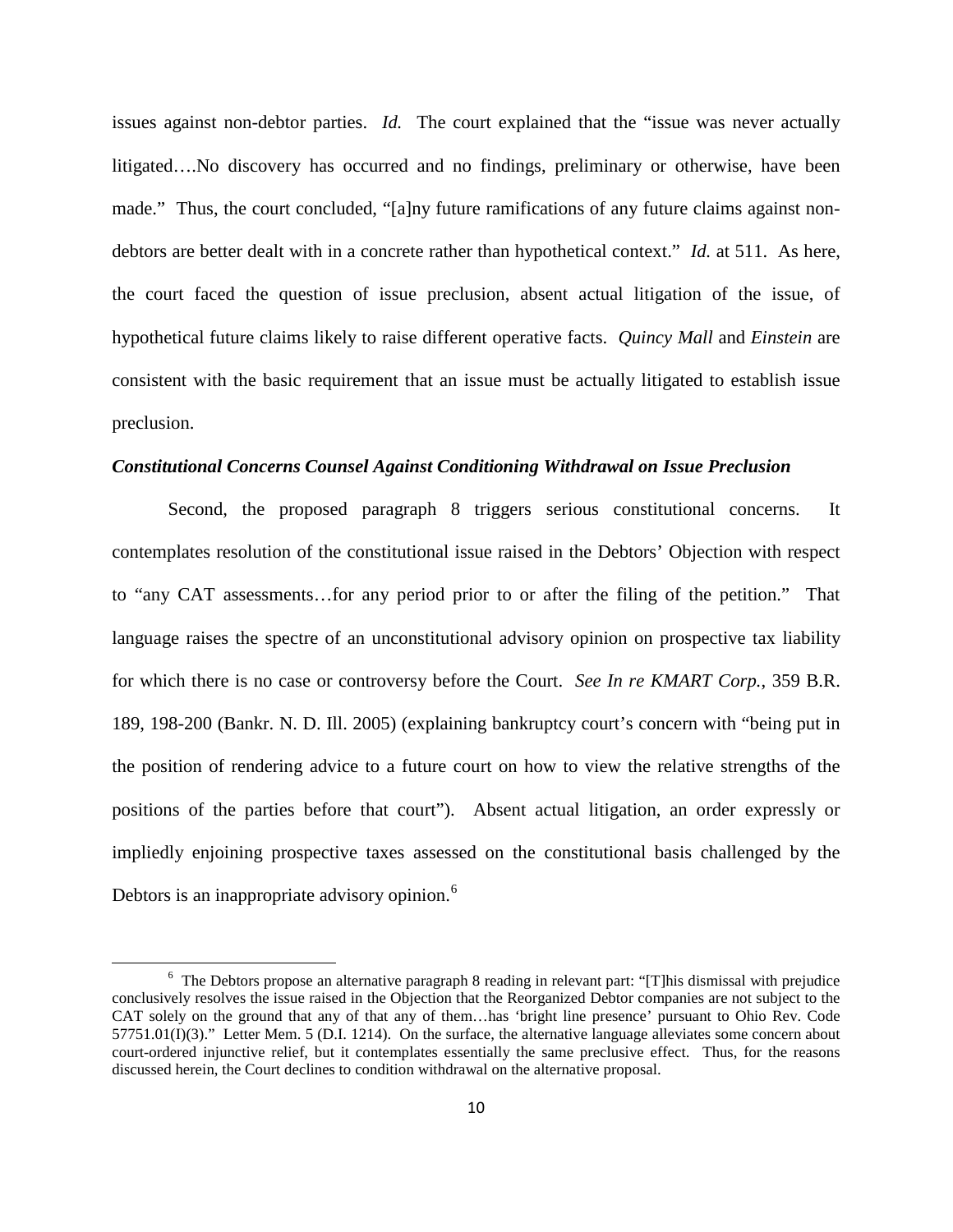ODT also asserts various constitutional and jurisdictional concerns based on the doctrine of constitutional avoidance, the Tax Injunction Act, underlying principles of comity and federalism, and mandatory and permissive abstention principles codified in 28 U.S.C. § 1334(c)(1) and (2). At the October 11, 2012 hearing, ODT indicated that the underlying constitutional issue raised in the Debtors' Objection is currently before the Ohio Board of Tax Appeals and predicted that the Supreme Court of Ohio or the United States Supreme Court would ultimately rule on the issue. Tr. 9, 12, 20. The Court agrees that adjudication of the issue in Ohio is preferable to a Delaware bankruptcy court issuing the substantive relief sought by Debtors in an order permitting withdrawal of the ODT Claim. Accordingly, without venturing into a detailed analysis of the arguments made in ODT's Motion to Dismiss or Abstain and the Debtors' Response, the Court finds that the asserted constitutional and jurisdictional concerns counsel against conditioning withdrawal on an understanding that issue preclusion would apply to future, prospective tax liability.

### *The Court Will Not Condition Withdrawal of the Claim Based on ODT's Admitted Delay*

ODT's delay in withdrawing the claim cannot justify conditioning withdrawal of the ODT Claim on issue preclusion. But the Court agrees that the delay imposed a substantial and unnecessary burden on the Debtors and the courts<sup>7</sup> and is sympathetic to the Debtors' wish to leverage the returns from over a year of motion practice and the expenditure of considerable

 $\overline{\phantom{0}}$ 

 $7$  The record reflects that the Department spent over a year in motion practice since filing the ODT Claim and led the parties into District Court and back again before seeking withdrawal. The Department concedes that the Motion to Withdraw – filed just days before this Court would have held the first substantive hearing on this matter – "could have been filed earlier." Mot. ¶ 18. The Motion relies on the assertion that cancellation of the CAT assessments renders the claim unenforceable. But ODT could have cancelled the claim months ago. In short, the Department said "never mind" only after causing the Debtors and the courts to expend significant time and resources on the claim.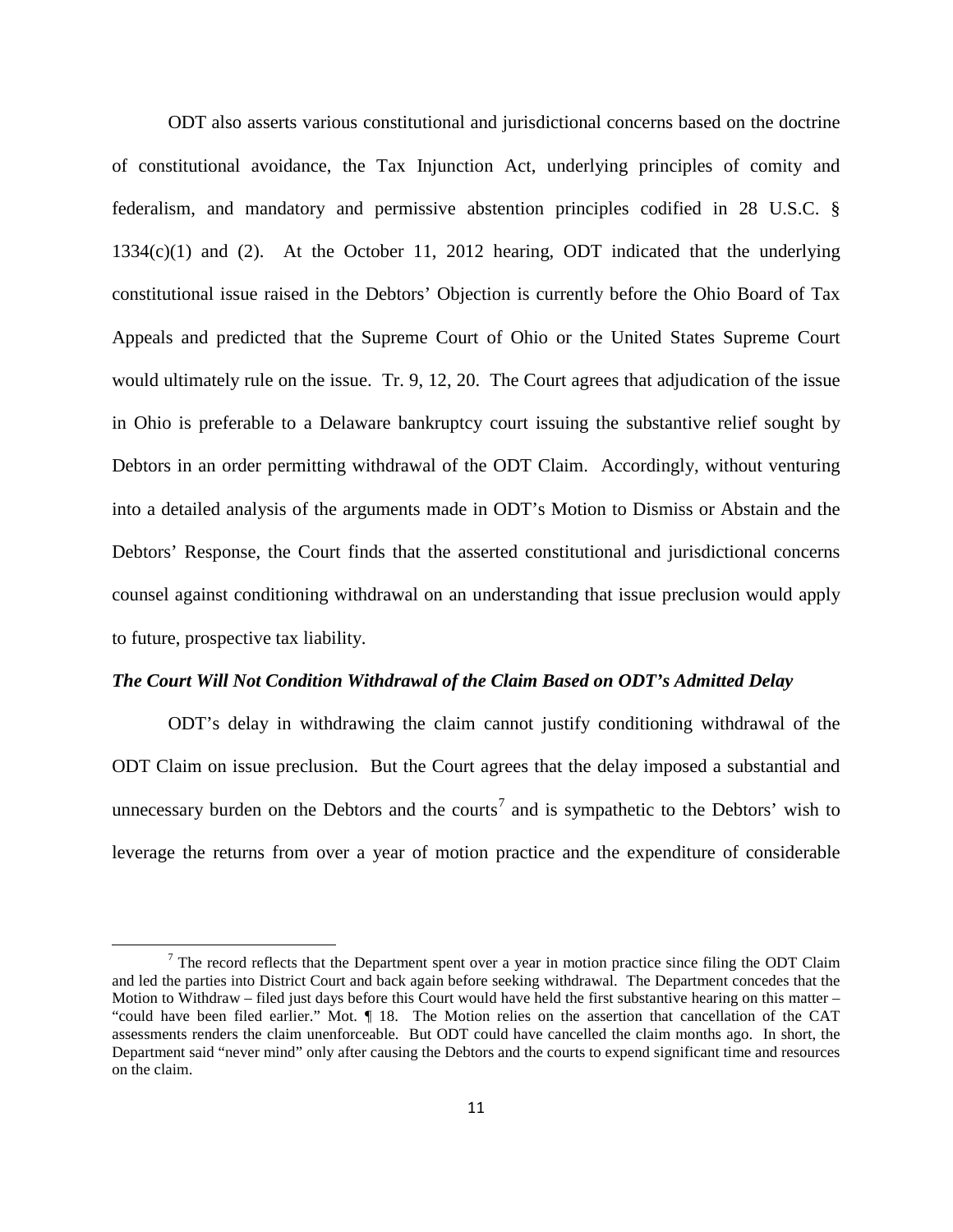money, time and energy.<sup>8</sup> Indeed, in their Response to the Motion to Withdraw, the Debtors indicate that they do not consent to withdrawal unless they "will not have to incur in the future the same expense and burden to litigate CAT issues." The Court notes that ODT has stipulated that the ODT Claim and the underlying pre-petition tax assessments spanning several years are cancelled. There is no danger of renewed assessments or claims for the period in question in another forum and exceptional circumstances do not exist.

## *This is a Core Proceeding under § 157, but the Order Does Not Reach the Substantive Issue Raised in the Objection*

The parties dispute whether the order properly characterizes this proceeding, including "the relief requested" in the Objection, as a core proceeding under 11 U.S.C. § 157. The Court agrees that the ODT Claim and the Debtors' Objection would comprise a core proceeding under § 157(b)(2)(B) because they concern the allowance or disallowance of a claim against the estate. However, only the Motion to Withdraw is presently before the Court, and it is not a core matter.

The Court does not reach the question of the constitutionality of the Ohio CAT tax challenged by the Debtors and will not provide for issue preclusion on this question.<sup>9</sup> The order

ı

<sup>&</sup>lt;sup>8</sup> Although the Court would entertain a request by the Debtors for attorneys' fees, it appears that fees are not available under the circumstances. Under the applicable Rule  $41(a)(2)$ , attorneys' fees are generally not awarded to a plaintiff who obtains dismissal with prejudice because the "defendant cannot be made to defend again." *Cauley v. Wilson*, 754 F.2d 769, 772 (7th Cir. 1985); *see also Smoot v. Fox*, 353 F.2d 830, 833 (6th Cir. 1965); 9 Wright & Miller, Federal Practice and Procedure § 2366, at 180 (3d ed. 2010). The purpose of attorneys' fees is generally to reimburse the defendants for litigation costs in view of the risk of duplicative litigation expenses. *Id.* Thus, attorneys' fees are "almost never" awarded when the plaintiff will not face the claims again, although some courts have indicated that "exceptional circumstances" or independent statutory authority could justify fees. *Colombrito v. Kelly*, 764 F.2d 122, 133-34 (2d Cir. 1985); *AeroTech, Inc. v. Estes*, 110 F.3d 1523, 1528 (10th Cir. 1997) (declining to award attorneys' fees absent exceptional circumstances such as "when a litigant makes a repeated practice of bringing claims and then dismissing them with prejudice after inflicting substantial litigation costs on the opposing party and the judicial system").

<sup>&</sup>lt;sup>9</sup> The Debtors argue that the requested relief is a core proceeding because, upon an objection to a claim, 11 U.S.C. § 502(b) requires a court to determine whether the claim is "unenforceable...under applicable law." But the proceeding currently concerns withdrawal of a claim and conditions thereto, not the "requested relief" of a ruling on the enforceability of the tax under applicable law. As explained above, the Court cannot volunteer a substantive ruling on that issue as a condition to withdrawal.